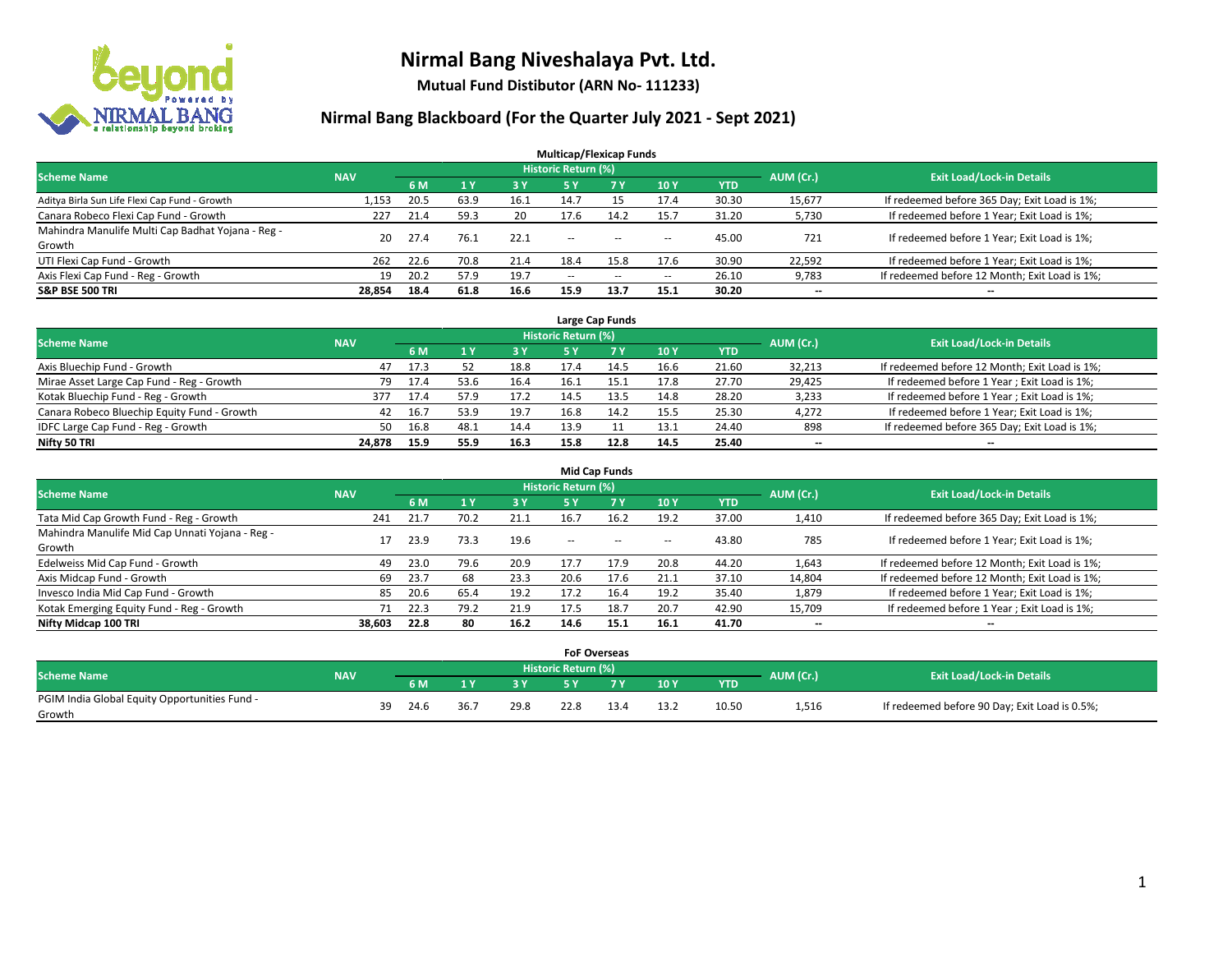

**Mutual Fund Distibutor (ARN No- 111233)**

### **Nirmal Bang Blackboard (For the Quarter July 2021 - Sept 2021)**

|                                                |            |      |      |      |                            | Large & Midcap |      |            |           |                                              |
|------------------------------------------------|------------|------|------|------|----------------------------|----------------|------|------------|-----------|----------------------------------------------|
| <b>Scheme Name</b>                             | <b>NAV</b> |      |      |      | <b>Historic Return (%)</b> |                |      |            | AUM (Cr.) | <b>Exit Load/Lock-in Details</b>             |
|                                                |            | 6 M  |      | 3 Y  | 5 Y                        | <b>7Y</b>      | 10Y  | <b>YTD</b> |           |                                              |
| Mirae Asset Emerging Bluechip Fund - Growth    | 97         | 21.8 | 70.5 | 23.7 | 20.9                       | 21.5           | 24.3 | 37.80      | 20,615    | If redeemed before 1 Year; Exit Load is 1%;  |
| Canara Robeco Emerging Equities - Growth       | 162        | 21.7 | 65.4 | 18.9 | 18.1                       | 18.5           | 22.1 | 34.20      | 10,985    | If redeemed before 1 Year; Exit Load is 1%;  |
| HDFC Large and Mid Cap Fund - Growth           | 179        | 18.6 | 68   | 16.4 | 13.8                       | 10.8           | 12.5 | 38.50      | 2,904     | If redeemed before 1 Year; Exit Load is 1%;  |
| Kotak Equity Opportunities Fund - Reg - Growth | 196        | 18.6 | 61.1 | 18.5 | 15.6                       | 15.3           | 16.6 | 31.30      | 7,827     | If redeemed before 1 Year; Exit Load is 1%;  |
| Tata Large & Mid Cap Fund - Reg - Growth       | 329        | 14.9 | 58.5 | 19.2 | 14.3                       | 13.9           | 16   | 30.00      | 2,636     | If redeemed before 365 Day; Exit Load is 1%; |
| NIFTY Large Midcap 250 TRI                     | 11.988     | 19.4 | 66.5 | 17.3 | 16.7                       | 15.4           | 16.8 | 33.70      | $- -$     | $\overline{\phantom{a}}$                     |

| <b>Focused Funds</b>                                |            |      |      |      |                            |      |                          |            |           |                                                |  |  |  |  |
|-----------------------------------------------------|------------|------|------|------|----------------------------|------|--------------------------|------------|-----------|------------------------------------------------|--|--|--|--|
| <b>Scheme Name</b>                                  | <b>NAV</b> |      |      |      | <b>Historic Return (%)</b> |      |                          |            | AUM (Cr.) | <b>Exit Load/Lock-in Details</b>               |  |  |  |  |
|                                                     |            | 6 M  |      | 3Y   | 5 Y                        | 7 Y  | <b>10Y</b>               | <b>YTD</b> |           |                                                |  |  |  |  |
| Axis Focused 25 Fund - Growth                       | 47         | 20.1 | 59.7 | 17.7 | 18.3                       | 16.8 | $\overline{\phantom{a}}$ | 25.40      | 19,736    | If redeemed before 12 Month; Exit Load is 1%;  |  |  |  |  |
| Nippon India Focused Equity Fund - Reg - Growth     | 75         | 13.9 | 69.9 | 16.8 | 14.4                       | 14.7 | 17.9                     | 36.30      | 5,626     | If redeemed before 12 Months; Exit Load is 1%; |  |  |  |  |
| ICICI Prudential Focused Equity Fund - Ret - Growth | 48         | 18.4 | 57.4 | 14.9 | 13.3                       |      | 14.3                     | 32.30      | 2,088     | If redeemed before 1 Year; Exit Load is 1%;    |  |  |  |  |
| SBI Focused Equity Fund - Growth                    | 235        | 23.3 | 61   | 19.6 | 17.3                       | 16.3 | 18.1                     | 33.70      | 19,429    | If redeemed before 1 Year; Exit Load is 1%;    |  |  |  |  |
| <b>S&amp;P BSE 500 TRI</b>                          | 28.854     | 18.4 | 61.8 | 16.6 | 15.9                       | 13.7 | 15.1                     | 30.20      | --        | $\overline{\phantom{m}}$                       |  |  |  |  |

| <b>Small Cap Funds</b>                     |            |      |       |                     |      |           |                          |            |                          |                                               |  |  |  |  |
|--------------------------------------------|------------|------|-------|---------------------|------|-----------|--------------------------|------------|--------------------------|-----------------------------------------------|--|--|--|--|
| <b>Scheme Name</b>                         | <b>NAV</b> |      |       | Historic Return (%) |      |           |                          |            | AUM (Cr.)                | <b>Exit Load/Lock-in Details</b>              |  |  |  |  |
|                                            |            | 6 M  |       | 73 Y.               | 5 Y  | <b>7Y</b> | <b>10Y</b>               | <b>YTD</b> |                          |                                               |  |  |  |  |
| Axis Small Cap Fund - Reg - Growth         | 58         | 34.7 | 84.7  | 27.9                | 21.1 | 19.3      | $\overline{\phantom{a}}$ | 48.00      | 7,095                    | If redeemed before 12 Month; Exit Load is 1%; |  |  |  |  |
| Kotak Small Cap Fund - Reg - Growth        | 157        | 32.1 | 106.9 | 28.1                | 20   | 19.8      | 20.6                     | 60.30      | 5,642                    | If redeemed before 1 Year; Exit Load is 1%;   |  |  |  |  |
| Nippon India Small Cap Fund - Reg - Growth | 80         | 34.5 | 99.1  | 21.9                | 21.9 | 20.3      | 24.2                     | 59.90      | 16,633                   | If redeemed before 1 Month; Exit Load is 1%;  |  |  |  |  |
| DSP Small Cap Fund - Reg - Growth          | 102        | 27.4 | 78.7  | 20.1                | 14.9 | 18.1      | 21.1                     | 43.70      | 8,000                    | If redeemed before 12 Month; Exit Load is 1%; |  |  |  |  |
| SBI Small Cap Fund - Growth                | 98         | 21.8 | 72.6  | 21                  | 21.9 | 22.7      | 24.9                     | 37.30      | 9,714                    | If redeemed before 1 Year; Exit Load is 1%;   |  |  |  |  |
| Nifty Smallcap 100 TRI                     | 13.353     | 29.0 | 94.4  | 14.1                | 12.1 |           | 13.3                     | 51.80      | $\overline{\phantom{m}}$ | $- -$                                         |  |  |  |  |

#### **ELSS Schemes (Tax Saving u/s 80-C)**

| <b>Scheme Name</b>                           | <b>NAV</b> |      |      | Historic Return (%) |      |        |                          |            | AUM (Cr.)                | <b>Exit Load/Lock-in Details</b> |
|----------------------------------------------|------------|------|------|---------------------|------|--------|--------------------------|------------|--------------------------|----------------------------------|
|                                              |            | 6 M  |      | <b>3Y</b>           | 5 Y  | 7 Y    | 10Y                      | <b>YTD</b> |                          |                                  |
| Axis Long Term Equity Fund - Growth          | 75         | 19.5 | 62.1 | 18.7                | 17.4 | 16.2   | 19.8                     | 26.40      | 33,871                   | Nil                              |
| Canara Robeco Equity Tax Saver Fund - Growth | 116        | 19.8 | 65.1 | 21.4                | 18.6 |        | 16.6                     | 32.70      | 2,680                    | Nil                              |
| Kotak Tax Saver Fund - Reg - Growth          | 70         | 17.8 | 62.3 | 17.9                | 15.: |        | 15.6                     | 31.00      | 2,249                    | Nil                              |
| Invesco India Tax Plan - Growth              | 82         | 17.8 | 56.8 | 15.9                | 15.6 | 14.8   | 16.9                     | 27.80      | 1,843                    | Nil                              |
| Mirae Asset Tax Saver Fund - Reg - Growth    | 31         | 19.3 | 66.8 | 21.7                | 20.7 | $\sim$ | $\hspace{0.05cm} \cdots$ | 34.20      | 9,401                    | Nil                              |
| <b>S&amp;P BSE 200 TRI</b>                   | 9,201      | 17.4 | 59.5 | 16.6                | 16   | 13.7   | 15.2                     | 28.40      | $\overline{\phantom{a}}$ | --                               |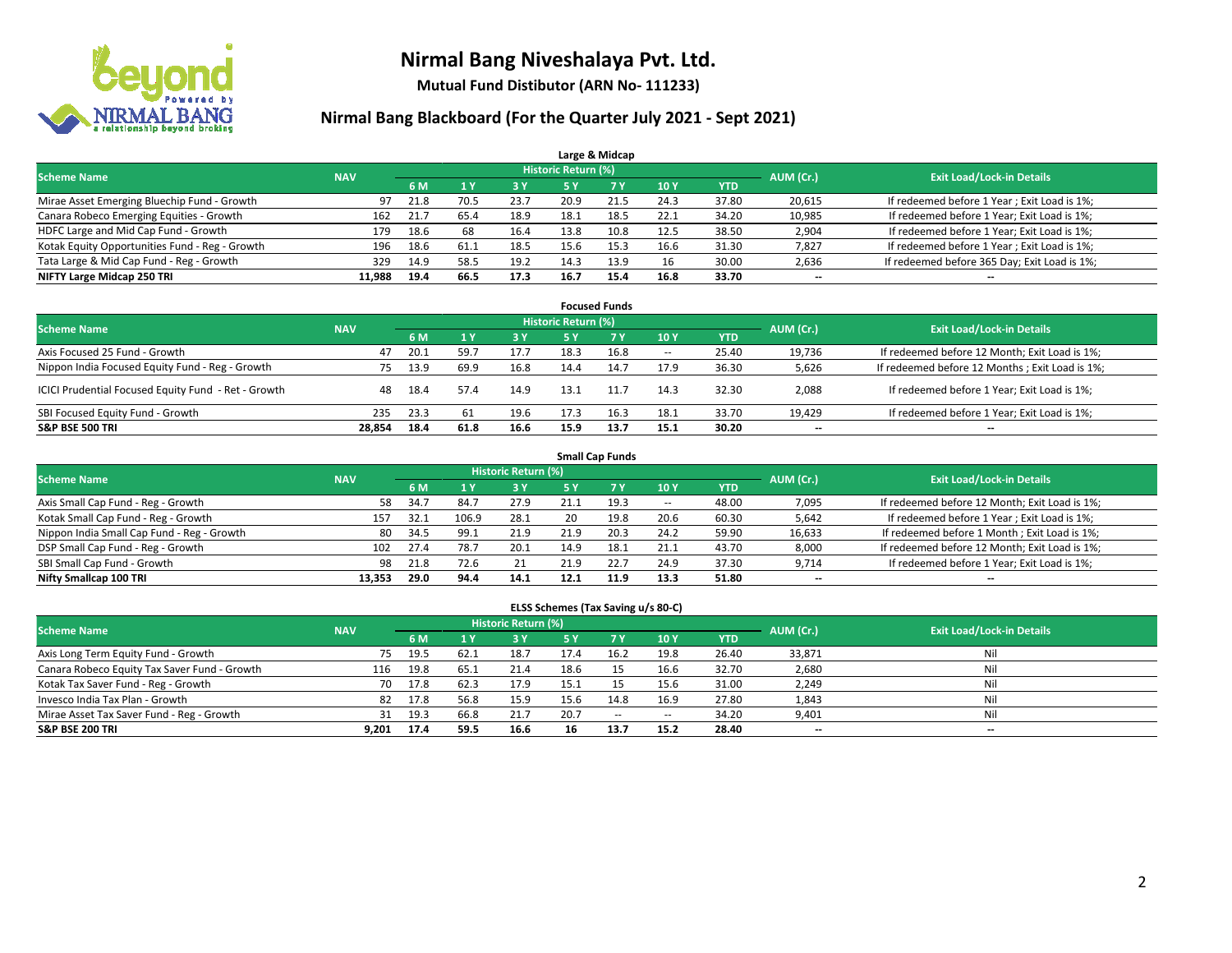

**Mutual Fund Distibutor (ARN No- 111233)**

| <b>Solution Oriented</b>                                  |            |      |      |                            |      |                |        |            |                          |                                               |  |  |  |  |
|-----------------------------------------------------------|------------|------|------|----------------------------|------|----------------|--------|------------|--------------------------|-----------------------------------------------|--|--|--|--|
| <b>Scheme Name</b>                                        | <b>NAV</b> |      |      | <b>Historic Return (%)</b> |      |                |        |            |                          | <b>Exit Load/Lock-in Details</b>              |  |  |  |  |
|                                                           |            | 6 M  | 1 Y  | 3Y                         | 5 Y  | 7 <sub>V</sub> | 10Y    | <b>YTD</b> | AUM (Cr.)                |                                               |  |  |  |  |
| <b>HDFC Childrens Gift Fund</b>                           | 183        | 17.1 | 47.5 | 15.3                       | 14   | 13.2           | 15.4   | 25.20      | 5,139                    | Nil                                           |  |  |  |  |
| Tata Retirement Savings Fund - Moderate Plan - Reg        | 44         | 14.7 | 38.6 | 13                         | 13.7 | 14             | $\sim$ | 20.20      | 1,572                    | If redeemed before 61 Month; Exit Load is 1%; |  |  |  |  |
| Tata Retirement Savings Fund - Progressive Plan -<br>Reg  | 44         | 17.0 | 45.1 | 14.2                       | 15.2 | 14.9           | $\sim$ | 23.80      | 1,196                    | If redeemed before 61 Month; Exit Load is 1%; |  |  |  |  |
| Tata Retirement Savings Fund - Reg - Conservative<br>Plan | 25         | -6.6 | 14.7 | 9.3                        | 8.4  | 9.1            | $\sim$ | 7.50       | 177                      | If redeemed before 61 Month; Exit Load is 1%; |  |  |  |  |
| <b>S&amp;P BSE 200 TRI</b>                                | 9.201      | 17.4 | 59.5 | 16.6                       | 16   | 13.7           | 15.2   | 28.40      | $\overline{\phantom{a}}$ | $-$                                           |  |  |  |  |

| <b>Index Fund</b>                                             |            |      |                |                            |        |       |                          |            |                          |                                               |  |  |  |  |
|---------------------------------------------------------------|------------|------|----------------|----------------------------|--------|-------|--------------------------|------------|--------------------------|-----------------------------------------------|--|--|--|--|
| <b>Scheme Name</b>                                            | <b>NAV</b> |      |                | <b>Historic Return (%)</b> |        |       |                          |            | AUM (Cr.)                | <b>Exit Load/Lock-in Details</b>              |  |  |  |  |
|                                                               |            | 6 M  | 1 <sub>Y</sub> | 3 Y                        | 5 Y    | 7V    | 10Y                      | <b>YTD</b> |                          |                                               |  |  |  |  |
| HDFC Index Fund-NIFTY 50 Plan                                 | 160        | 15.6 | 55.2           | 15.6                       | 15.2   | 12.2  | 13.8                     | 25.00      | 3,705                    | If redeemed before 3 Day; Exit Load is 0.25%; |  |  |  |  |
| ICICI Prudential Nifty Next 50 Index Fund - Growth            | 38         | 22.2 | 58.8           | 12.4                       | 13     | 13.4  | 15.3                     | 31.10      | 1,535                    | Nil                                           |  |  |  |  |
| Motilal Oswal Nifty Midcap 150 Index Fund - Reg -<br>Growth   | 19         | 20.6 | 72.7           | $\sim$                     | $-$    | $- -$ | $\overline{\phantom{a}}$ | 39.40      | 329                      | If redeemed before 15 Day; Exit Load is 1%;   |  |  |  |  |
| Motilal Oswal Nifty Smallcap 250 Index Fund - Reg -<br>Growth | 20         | 28.1 | 88.9           | $\sim$ $-$                 | $\sim$ | $- -$ | $\hspace{0.05cm} \cdots$ | 50.00      | 208                      | If redeemed before 15 Day; Exit Load is 1%;   |  |  |  |  |
| UTI Nifty Index Fund - Growth                                 | 116        | 15.7 | 55.5           | 15.9                       | 15.4   | 12.4  | 13.8                     | 25.20      | 4,854                    | Nil                                           |  |  |  |  |
| Nifty 50 TRI                                                  | 24,878     | 15.9 | 55.9           | 16.3                       | 15.8   | 12.8  | 14.5                     | 25.40      | $\overline{\phantom{a}}$ | $\overline{\phantom{m}}$                      |  |  |  |  |

| <b>Contra/Value Fund</b>                |            |      |      |                     |      |       |      |       |           |                                              |  |  |  |  |
|-----------------------------------------|------------|------|------|---------------------|------|-------|------|-------|-----------|----------------------------------------------|--|--|--|--|
| <b>Scheme Name</b>                      | <b>NAV</b> |      |      | Historic Return (%) |      |       |      |       | AUM (Cr.) | <b>Exit Load/Lock-in Details</b>             |  |  |  |  |
|                                         |            | 6 M  |      | 3 Y                 |      |       | 10Y  | YTD   |           |                                              |  |  |  |  |
| Invesco India Contra Fund - Growth      | 76         | 16.1 | 54.6 | 15.4                | 16.5 |       | 17.5 | 27.10 | 8,199     | If redeemed before 1 Year; Exit Load is 1%;  |  |  |  |  |
| IDFC Sterling Value Fund - Reg - Growth | 83         | 27.1 | 94.  | 15.2                | 16.1 | 14.4  | 16.5 | 51.50 | 3,990     | If redeemed before 365 Day; Exit Load is 1%; |  |  |  |  |
| SBI Contra Fund - Growth                | 190        | 21.9 | 84.8 | 19.2                | 14.2 | 1 ? ว | 14.3 | 40.20 | 2,823     | If redeemed before 1 Year; Exit Load is 1%;  |  |  |  |  |
| UTI Value Opportunities Fund - Growth   | 100        | 17.8 | 61.8 | 16.5                | 14.3 | 11.5  | 14.2 | 29.70 | 6,545     | If redeemed before 1 Year; Exit Load is 1%;  |  |  |  |  |
| <b>S&amp;P BSE 500 TRI</b>              | 28.854     | 18.4 | 61.8 | 16.6                | 15.9 | 13.7  | 15.1 | 30.20 | $- -$     | $- -$                                        |  |  |  |  |

| Sector/Thematic                                                           |            |      |       |                            |                          |        |                          |            |                          |                                               |  |  |  |
|---------------------------------------------------------------------------|------------|------|-------|----------------------------|--------------------------|--------|--------------------------|------------|--------------------------|-----------------------------------------------|--|--|--|
| <b>Scheme Name</b>                                                        | <b>NAV</b> |      |       | <b>Historic Return (%)</b> |                          |        |                          |            | AUM (Cr.)                | <b>Exit Load/Lock-in Details</b>              |  |  |  |
|                                                                           |            | 6 M  |       | 3 Y                        | <b>5Y</b>                | 7 Y    | 10Y                      | <b>YTD</b> |                          |                                               |  |  |  |
| Aditya Birla Sun Life PSU Equity Fund - Reg - Growth                      | 13         | 13.4 | 57.4  | $\overline{\phantom{a}}$   |                          |        |                          | 35.10      | 788                      | If redeemed before 30 Day; Exit Load is 1%;   |  |  |  |
| Canara Robeco Consumer Trends Fund - Reg -<br>Growth                      | 66         | 16.4 | 58.9  | 20.5                       | 17.6                     | 17.5   | 17.9                     | 29.40      | 704                      | If redeemed before 1 Year; Exit Load is 1%;   |  |  |  |
| Edelweiss Recently Listed IPO Fund - Reg - Growth                         | 20         | 29.3 | 82.2  | 27                         | --                       |        | $\overline{\phantom{a}}$ | 48.50      | 709                      | If redeemed before 180 Day; Exit Load is 2%;  |  |  |  |
| Mirae Asset Great Consumer Fund - Growth                                  | 55         | 22.2 | 53.7  | 16.6                       | 17.4                     | 15.7   | 18                       | 32.00      | 1,488                    | If redeemed before 1 Year: Exit Load is 1%:   |  |  |  |
| <b>ICICI Prudential Technology Fund - Growth</b>                          | 155        | 44.4 | 111.4 | 35.3                       | 32.1                     | 22.1   | 26.4                     | 56.30      | 5,037                    | If redeemed before 15 Day; Exit Load is 1%;   |  |  |  |
| Nippon India Pharma Fund - Reg - Growth                                   | 313        | 26.6 | 45.8  | 24                         | 16.5                     | 15.1   | 19                       | 23.70      | 5,667                    | If redeemed before 1 Month; Exit Load is 1%;  |  |  |  |
| BNP Paribas India Consumption Fund - Reg - Growth                         | 20         | 17.2 | 51    | 24.9                       | $\overline{\phantom{m}}$ | $\sim$ | $\overline{\phantom{a}}$ | 28.50      | 839                      | If redeemed before 12 Month; Exit Load is 1%; |  |  |  |
| ICICI Prudential Banking and Financial Services Fund -<br>Retail - Growth | 85         | 11.1 | 68.9  | 11.4                       | 12.9                     | 15     | 18.1                     | 29.30      | 5,097                    | If redeemed before 15 Day; Exit Load is 1%;   |  |  |  |
| <b>S&amp;P BSE 500 TRI</b>                                                | 28,854     | 18.4 | 61.8  | 16.6                       | 15.9                     | 13.7   | 15.1                     | 30.20      | $\overline{\phantom{a}}$ | $\overline{\phantom{a}}$                      |  |  |  |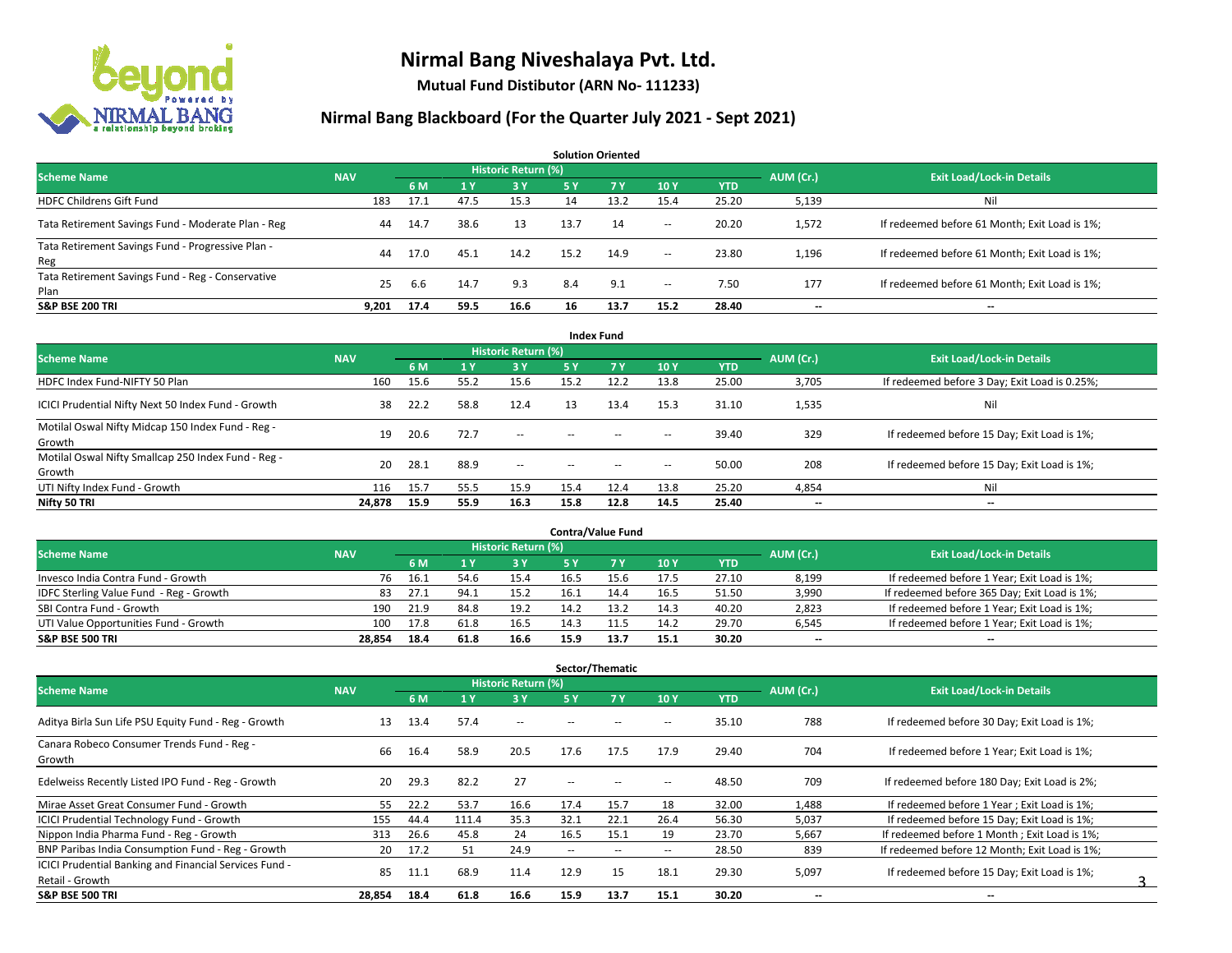

**Mutual Fund Distibutor (ARN No- 111233)**

### **Nirmal Bang Blackboard (For the Quarter July 2021 - Sept 2021)**

**Dynamic Asset Allocation Funds**

| <b>Scheme Name</b>                                         | <b>NAV</b> |      |      | <b>Historic Return (%)</b> |        |                          |       |            | AUM (Cr.)                | <b>Exit Load/Lock-in Details</b>              |
|------------------------------------------------------------|------------|------|------|----------------------------|--------|--------------------------|-------|------------|--------------------------|-----------------------------------------------|
|                                                            |            | 6 M  |      | <b>3Y</b>                  | 5 Y    | <b>7Y</b>                | 10Y   | <b>YTD</b> |                          |                                               |
| ICICI Prudential Balanced Advantage Fund - Reg -<br>Growth | 48         | 7.4  | 26.9 | 12.1                       | 10.6   | 10.6                     | 13.2  | 12.90      | 34,687                   | If redeemed before 1 Year; Exit Load is 1%;   |
| Nippon India Balanced Advantage Fund - Reg -<br>Growth     | 121        | 10.3 | 30.7 | 11.3                       |        |                          | 13.2  | 15.90      | 4,331                    | If redeemed before 12 Month; Exit Load is 1%; |
| Tata Balanced Advantage Fund - Reg - Growth                | 14         | 9.3  | 28.8 | $\sim$                     | $\sim$ | $\overline{\phantom{a}}$ | $\!-$ | 15.50      | 3,342                    | If redeemed before 365 Day; Exit Load is 1%;  |
| Edelweiss Balanced Advantage Fund - Growth                 | 36         | 12.1 | 36.4 | 14.7                       |        | 11.2                     | 12.1  | 18.20      | 5,304                    | If redeemed before 365 Day; Exit Load is 1%;  |
| Kotak Balanced Advantage Fund - Reg - Growth               | 14         | -8.7 | 24   | 12.8                       | $-$    | $\sim$                   | $\!-$ | 12.40      | 10,688                   | If redeemed before 1 Year; Exit Load is 1%;   |
| NIFTY 50 Hybrid Composite Debt 65:35 Index                 | 14,500     | 12.0 | 36.8 | 14.7                       | 13.6   | 11.9                     | 12.9  | 17.40      | $\overline{\phantom{a}}$ | --                                            |

| <b>Hybrid Aggressive</b>                        |            |      |      |                            |      |      |        |            |           |                                               |  |  |  |
|-------------------------------------------------|------------|------|------|----------------------------|------|------|--------|------------|-----------|-----------------------------------------------|--|--|--|
| <b>Scheme Name</b>                              | <b>NAV</b> |      |      | <b>Historic Return (%)</b> |      |      |        |            | AUM (Cr.) | <b>Exit Load/Lock-in Details</b>              |  |  |  |
|                                                 |            | 6 M  |      | 3 Y                        |      |      | 10Y    | <b>YTD</b> |           |                                               |  |  |  |
| Canara Robeco Equity Hybrid Fund - Growth       | 247        | 15.3 | 43.4 | 17.1                       | 14.4 |      | 15.1   | 22.60      | 6,493     | If redeemed before 1 Year; Exit Load is 1%;   |  |  |  |
| DSP Equity & Bond Fund - Growth                 | 238        | 16.0 | 48.8 |                            | 13.5 |      | 14.1   | 24.30      | 7,516     | If redeemed before 12 Month; Exit Load is 1%; |  |  |  |
| SBI Equity Hybrid Fund - Growth                 | 200        | 13.9 | 43.4 | 15.8                       | 13.6 |      | 15.9   | 21.70      | 45,748    | If redeemed before 12 Month; Exit Load is 1%; |  |  |  |
| Mirae Asset Hybrid - Equity Fund - Reg - Growth | 22         | 14.1 | 43.5 | 15.5                       | 14.2 | $-$  | $\sim$ | 23.00      | 5,950     | If redeemed before 1 Year; Exit Load is 1%;   |  |  |  |
| NIFTY 50 Hybrid Composite Debt 65:35 Index      | 14.500     | 12.0 | 36.8 | 14.7                       | 13.6 | 11.9 | 12.9   | 17.40      | $- -$     | $-$                                           |  |  |  |

| <b>Multi-Asset Allocation Funds</b>                |                                          |      |      |        |        |        |       |            |                          |                                               |  |  |  |  |  |
|----------------------------------------------------|------------------------------------------|------|------|--------|--------|--------|-------|------------|--------------------------|-----------------------------------------------|--|--|--|--|--|
| <b>Scheme Name</b>                                 | <b>Historic Return (%)</b><br><b>NAV</b> |      |      |        |        |        |       |            |                          |                                               |  |  |  |  |  |
|                                                    |                                          | 6 M  |      | 3V     | 5 Y    | 7V     | 10Y   | <b>YTD</b> | AUM (Cr.)                | <b>Exit Load/Lock-in Details</b>              |  |  |  |  |  |
| HDFC Multi - Asset Fund - Growth                   | 47                                       | 13.7 | 32.6 | 13.7   | 11.1   | 10.2   | 10.7  | 15.60      | 1,088                    | If redeemed before 12 Month; Exit Load is 1%; |  |  |  |  |  |
| Nippon India Multi Asset Fund - Reg - Growth       | 13                                       | 13.0 | 32.2 | $\sim$ | $\sim$ | $\sim$ | $\!-$ | 16.80      | 1,182                    | If redeemed before 1 Year; Exit Load is 1%;   |  |  |  |  |  |
| Tata Multi Asset Opportunities Fund - Reg - Growth | 15                                       | 12.9 | 40.3 | $\sim$ | $-$    | $\sim$ | --    | 20.40      | 987                      | If redeemed before 365 Day; Exit Load is 1%;  |  |  |  |  |  |
| NIFTY 50 Hybrid Composite Debt 65:35 Index         | 14.500                                   | 12.0 | 36.8 | 14.7   | 13.6   | 11.9   | 12.9  | 17.40      | $\overline{\phantom{a}}$ | --                                            |  |  |  |  |  |

|                                               |            |     |        |                            |     | Gold |        |            |           |                                                                  |
|-----------------------------------------------|------------|-----|--------|----------------------------|-----|------|--------|------------|-----------|------------------------------------------------------------------|
| <b>Scheme Name</b>                            | <b>NAV</b> |     |        | <b>Historic Return (%)</b> |     |      |        |            | AUM (Cr.) | <b>Exit Load/Lock-in Details</b>                                 |
|                                               |            | 6 M |        | <b>3 Y</b>                 | 5 Y |      | 10Y    | <b>YTD</b> |           |                                                                  |
| HDFC Gold Fund - Growth                       |            | 4.7 | $-9.3$ | 14.1                       |     | 6.7  |        | $-6.90$    |           | If redeemed before 6 Months; Exit Load is 2%; If redeemed bet. 6 |
|                                               | 15         |     |        |                            |     |      | $\sim$ |            | 1,229     | Months to 12 Months; Exit Load is 1%;                            |
| Kotak Gold Fund - Reg - Growth                | 19         | 5.3 | $-8.9$ | 14.9                       | 7.9 | 6.9  |        | $-6.40$    | 1,019     | If redeemed before 1 Year; Exit Load is 1%;                      |
| Nippon India Gold Savings Fund - Reg - Growth | 19         | 4.8 | -9.6   | 14.1                       |     | b.t  | 3.6    | $-7.00$    | 1,391     | If redeemed before 15 Day; Exit Load is 1%;                      |
| <b>Prices of Gold</b>                         | 46.898     | 5.5 | -8.2   | 15.5                       | 8.5 |      | 5.4    | -6.20      | $- -$     | $\overline{\phantom{a}}$                                         |

| <b>Arbitrage Fund</b>                      |            |            |                                  |       |     |  |     |        |            |        |                                                 |  |  |  |
|--------------------------------------------|------------|------------|----------------------------------|-------|-----|--|-----|--------|------------|--------|-------------------------------------------------|--|--|--|
| <b>Scheme Name</b>                         | <b>NAV</b> | AUM (Cr.)  | <b>Exit Load/Lock-in Details</b> |       |     |  |     |        |            |        |                                                 |  |  |  |
|                                            |            | 1 M        |                                  | $-3M$ | 6 M |  |     | 3 Y    | <b>YTD</b> |        |                                                 |  |  |  |
| IDFC Arbitrage Fund - Reg - Growth         |            | 26<br>3.2  |                                  | 3.8   | 4.3 |  | 3.9 | 4.9    | 3.80       | 6,704  | If redeemed before 1 Month; Exit Load is 0.25%; |  |  |  |
| Kotak Equity Arbitrage Fund - Reg - Growth |            | 30<br>-3.4 |                                  | 4.1   | 4.6 |  | 4.4 | ـ .    | 4.20       | 25,746 | If redeemed before 30 Day; Exit Load is 0.25%;  |  |  |  |
| Tata Arbitrage Fund - Reg - Growth         |            | 12<br>4.4  |                                  | 4.4   | 4.9 |  | 4.8 | $\sim$ | 4.20       | 11,990 | If redeemed before 30 Day; Exit Load is 0.25%;  |  |  |  |
| Nippon India Arbitrage Fund - Reg - Growth |            | 21<br>3 h  |                                  | Δ     | 4.6 |  | Δ   |        | 4.00       | 12,972 | If redeemed before 1 Month; Exit Load is 0.25%; |  |  |  |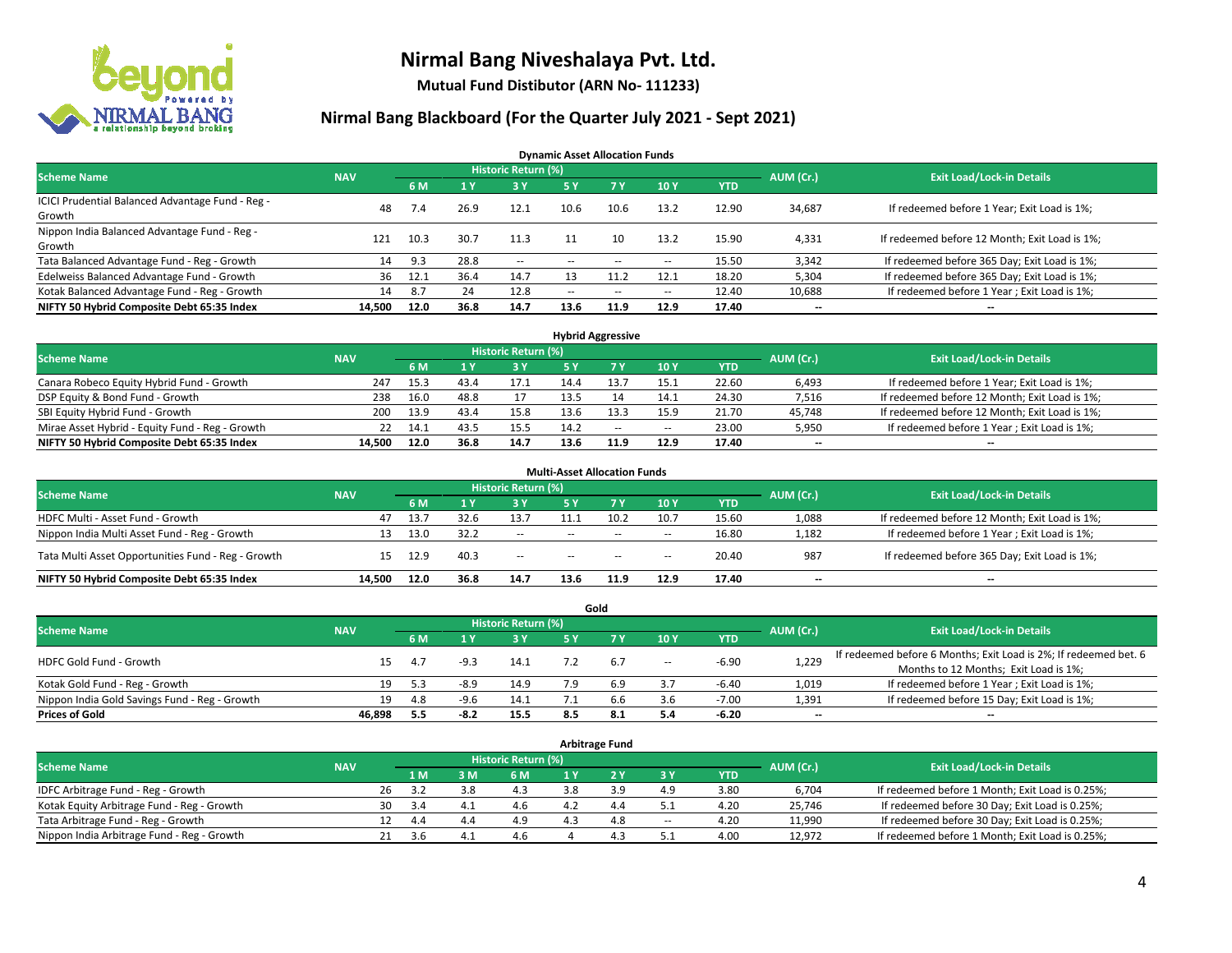

**Mutual Fund Distibutor (ARN No- 111233)**

| <b>Overnight Fund</b>                                                                                                         |                          |     |                |     |     |              |                          |                 |       |     |  |  |  |  |
|-------------------------------------------------------------------------------------------------------------------------------|--------------------------|-----|----------------|-----|-----|--------------|--------------------------|-----------------|-------|-----|--|--|--|--|
| Historic Return (%)<br>Avg<br><b>Exit Load/Lock-in Details</b><br><b>Scheme Name</b><br>AUM (Cr.)<br><b>NAV</b><br><b>YTM</b> |                          |     |                |     |     |              |                          |                 |       |     |  |  |  |  |
|                                                                                                                               |                          | 1W  | 2 <sub>w</sub> | 1 M | 3 M | $\sqrt{1}$ Y |                          | <b>Maturity</b> |       |     |  |  |  |  |
| Aditya Birla Sun Life Overnight Fund - Reg - Growth                                                                           | 1.125                    | 2.9 | 2.9            | 2.9 |     |              | 3.15                     | 0.00            | 9,323 | Nil |  |  |  |  |
| IDFC Overnight Fund - Reg - Growth                                                                                            | 1,110                    | 2.9 | 2.9            | 2.9 |     |              | 3.11                     | 0.00            | 2,066 | Nil |  |  |  |  |
| Tata Overnight Fund - Reg - Growth                                                                                            | 1,098                    | 2.9 | 2.9            | 2.9 |     |              | 3.15                     | 0.00            | 1,195 | Ni  |  |  |  |  |
| Nippon India Overnight Fund - Reg - Growth                                                                                    | 112                      | 2.9 | 2.9            | 2.9 |     |              | 3.09069                  | 0.00            | 7,804 | Ni  |  |  |  |  |
| <b>CRISIL Liquid Fund Index</b>                                                                                               | $\overline{\phantom{a}}$ | 3.3 | 3.5            | 3.6 | 3.6 | 3.6          | $\overline{\phantom{a}}$ | $- -$           | $- -$ | $-$ |  |  |  |  |

| <b>Liquid Funds</b>                              |            |     |     |                     |     |     |                          |                          |           |                                  |  |  |  |
|--------------------------------------------------|------------|-----|-----|---------------------|-----|-----|--------------------------|--------------------------|-----------|----------------------------------|--|--|--|
| <b>Scheme Name</b>                               | <b>NAV</b> |     |     | Historic Return (%) |     |     | <b>YTM</b>               | Avg                      | AUM (Cr.) | <b>Exit Load/Lock-in Details</b> |  |  |  |
|                                                  |            | 1W  | 2 W | 1 M                 | 3 M |     |                          | <b>Maturity</b>          |           |                                  |  |  |  |
| Aditya Birla Sun Life Liquid Fund - Reg - Growth | 334        | 2.9 |     | 3.3                 |     |     | 3.35                     | 0.11                     | 32.671    | *Ref Footnote                    |  |  |  |
| ICICI Prudential Liquid Fund - Reg - Growth      | 307        | 2.9 |     | 3.3                 |     |     | 3.29228                  | 0.11                     | 41,512    | *Ref Footnote                    |  |  |  |
| Kotak Liquid Fund - Reg - Growth                 | 4,200      | 2.9 |     | 3.3                 |     |     | 3.27                     | 0.11                     | 33,195    | *Ref Footnote                    |  |  |  |
| Nippon India Liquid Fund - Reg - Growth          | 5,068      | 2.9 |     | 3.3                 |     |     | 3.25764                  | 0.10                     | 24,716    | *Ref Footnote                    |  |  |  |
| Mahindra Manulife Liquid Fund - Reg - Growth     | 1.349      | 3.0 |     | 3.3                 |     |     | 3.32                     | 0.06                     | 1,760     | *Ref Footnote                    |  |  |  |
| <b>CRISIL Liquid Fund Index</b>                  | $- -$      | 3.3 | 3.5 | 3.6                 | 3.6 | 3.6 | $\overline{\phantom{a}}$ | $\overline{\phantom{a}}$ | $- -$     | $\overline{\phantom{a}}$         |  |  |  |

| <b>Ultra Short Fund</b>                                                                                                              |       |     |     |      |     |                  |                          |                          |                          |     |  |  |  |  |
|--------------------------------------------------------------------------------------------------------------------------------------|-------|-----|-----|------|-----|------------------|--------------------------|--------------------------|--------------------------|-----|--|--|--|--|
| <b>Historic Return (%)</b><br>Avg<br><b>Exit Load/Lock-in Details</b><br>AUM (Cr.)<br><b>Scheme Name</b><br><b>NAV</b><br><b>YTM</b> |       |     |     |      |     |                  |                          |                          |                          |     |  |  |  |  |
|                                                                                                                                      |       | 1 M | : M | 6 M  | 1 Y | $\overline{3}$ Y |                          | <b>Maturity</b>          |                          |     |  |  |  |  |
| HDFC Ultra Short Term Fund - Reg - Growth                                                                                            |       | 4.2 |     | -4.1 |     | $- -$            | 3.70228                  | 0.42                     | 17,843                   | Nil |  |  |  |  |
| ICICI Prudential Ultra Short Term Fund - Growth                                                                                      | 22    | 4.7 | 4.Z | 4.5  |     | 6.8              | 4.2864                   | 0.40                     | 10,652                   | Nil |  |  |  |  |
| UTI Ultra Short Term Fund - Growth                                                                                                   | 3,309 | 3.9 |     | 3.5  | 3.8 | 4.4              | 3.81                     | 0.47                     | 2,180                    | Nil |  |  |  |  |
| Aditya Birla Sun Life Savings Fund - Reg - Growth                                                                                    | 431   | 4.9 | 4.4 | 4.7  | 4.5 |                  | 4.06                     | 0.51                     | 18,973                   | Nil |  |  |  |  |
| <b>NIFTY Ultra Short Duration Debt Index</b>                                                                                         | 4.338 | 4.6 | 4.2 | 4.2  |     | 6.3              | $\overline{\phantom{a}}$ | $\overline{\phantom{a}}$ | $\overline{\phantom{a}}$ | $-$ |  |  |  |  |

| <b>Money Market Fund</b>                         |            |                |     |                     |      |             |                          |                          |                          |                                               |  |  |  |  |
|--------------------------------------------------|------------|----------------|-----|---------------------|------|-------------|--------------------------|--------------------------|--------------------------|-----------------------------------------------|--|--|--|--|
| <b>Scheme Name</b>                               | <b>NAV</b> |                |     | Historic Return (%) |      |             | <b>YTM</b>               | Avg                      | AUM (Cr.)                | <b>Exit Load/Lock-in Details</b>              |  |  |  |  |
|                                                  |            | 1 <sub>M</sub> | в м | 6 M                 | 71 Y | <b>73 Y</b> |                          | <b>Maturity</b>          |                          |                                               |  |  |  |  |
| Aditya Birla Sun Life Money Manager Fund - Reg - | 290        | 4.3            | 4.1 | 4.2                 | 4.1  | 6.7         | 3.67                     | 0.32                     | 16,634                   | Nil                                           |  |  |  |  |
| Growth                                           |            |                |     |                     |      |             |                          |                          |                          |                                               |  |  |  |  |
| SBI Savings Fund - Growth                        | 33         | 3.8            |     | 3.6                 |      | 6.1         | 3.84                     | 0.35                     | 25,620                   | If redeemed before 3 Days; Exit Load is 0.1%; |  |  |  |  |
| HDFC Money Market Fund - Growth                  | 4,497      | 4.2            |     | 4.2                 | 3.9  | 6.6         | 3.62064                  | 0.33                     | 15,730                   | Nil                                           |  |  |  |  |
| Nippon India Money Market Fund - Reg - Growth    | 3,251      | 4.1            | 3.9 |                     |      | 6.5         | 3.52169                  | 0.30                     | 9,665                    | Ni                                            |  |  |  |  |
| Tata Money Market Fund - Reg - Growth            | 3,707      | 4.4            | 4.1 | 4.4                 | 4.2  | 4.1         | 3.68                     | 0.40                     | 7,139                    | Nil                                           |  |  |  |  |
| <b>CRISIL Liquid Fund Index</b>                  | $- -$      | 3.6            | 3.6 | 3.6                 | 3.6  | 5.4         | $\overline{\phantom{a}}$ | $\overline{\phantom{a}}$ | $\overline{\phantom{a}}$ | $-$                                           |  |  |  |  |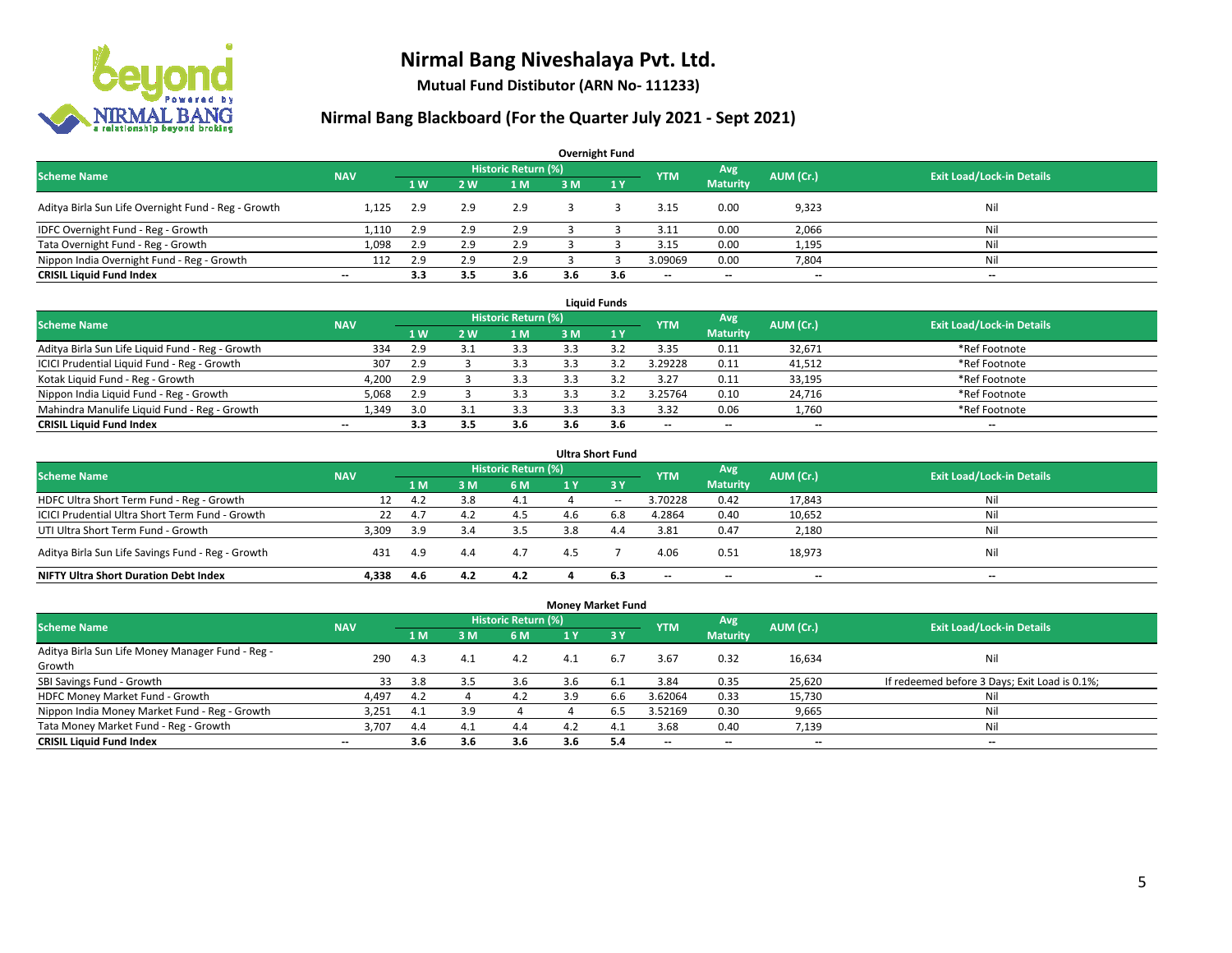

**Mutual Fund Distibutor (ARN No- 111233)**

| <b>Short Term Fund</b>                           |            |    |      |     |                     |  |     |            |                 |           |                                  |  |  |  |
|--------------------------------------------------|------------|----|------|-----|---------------------|--|-----|------------|-----------------|-----------|----------------------------------|--|--|--|
| <b>Scheme Name</b>                               | <b>NAV</b> |    |      |     | Historic Return (%) |  |     | <b>YTM</b> | Avg             | AUM (Cr.) | <b>Exit Load/Lock-in Details</b> |  |  |  |
|                                                  |            |    | 1 M  | 3 M | 6 M                 |  |     |            | <b>Maturity</b> |           |                                  |  |  |  |
| HDFC Short Term Debt Fund - Growth               |            | 25 | -8.7 |     | 6.9                 |  | 8.9 | 4.95       | 2.89            | 19.011    | Nil                              |  |  |  |
| Nippon India Short Term Fund - Reg - Growth      |            | 42 | 9.3  | 5.6 | $\lambda$ .4        |  | 8.4 | 4.98       | 2.41            | 10.189    | Nil                              |  |  |  |
| <b>ICICI Prudential Short Term Fund - Growth</b> |            | 47 | 9.8  |     | 6.4                 |  |     | 5.25       | 4.13            | 20,850    | Nil                              |  |  |  |

| <b>Low Duration Fund</b>                          |                                                                                                                                      |      |     |     |     |      |         |                 |        |     |  |  |  |  |  |
|---------------------------------------------------|--------------------------------------------------------------------------------------------------------------------------------------|------|-----|-----|-----|------|---------|-----------------|--------|-----|--|--|--|--|--|
|                                                   | <b>Historic Return (%)</b><br>Avg<br><b>Exit Load/Lock-in Details</b><br>AUM (Cr.)<br><b>Scheme Name</b><br><b>NAV</b><br><b>YTM</b> |      |     |     |     |      |         |                 |        |     |  |  |  |  |  |
|                                                   |                                                                                                                                      | 1 M  | 3 M | 6 M |     | -3 Y |         | <b>Maturity</b> |        |     |  |  |  |  |  |
| HDFC Low Duration Fund - Growth                   | 46                                                                                                                                   | -6.0 | 4.9 | 4.9 | 5.2 |      | 4.38866 | 2.16            | 25,628 | Nil |  |  |  |  |  |
| ICICI Prudential Savings Fund - Reg - Growth      | 427                                                                                                                                  | 6.9  | 5.9 | 5.3 | 5.5 | 7.6  | 4.47911 | 4.02            | 34,969 | Nil |  |  |  |  |  |
| Nippon India Low Duration Fund - Reg - Growth     | 2,988                                                                                                                                | 5.0  | 4.3 | 5.3 | 5.1 | 6.7  | 4.34293 | 0.80            | 9,778  | Nil |  |  |  |  |  |
| Mirae Asset Savings Fund - Regular Savings Plan - | 1.814                                                                                                                                |      |     | 4.1 | 3.9 |      | 4.01    | 0.85            | 1,079  | Nil |  |  |  |  |  |
| Growth                                            |                                                                                                                                      | 4.7  |     |     |     |      |         |                 |        |     |  |  |  |  |  |
| Kotak Low Duration Fund - Std - Growth            | 2,684                                                                                                                                | -6.1 | 4.5 | 4.9 | 4.6 |      | 4.58    | 2.22            | 12,464 | Nil |  |  |  |  |  |

| <b>Banking &amp; PSU Bond Funds</b>                                                                                                  |  |    |      |     |     |  |       |         |                 |       |     |  |  |  |
|--------------------------------------------------------------------------------------------------------------------------------------|--|----|------|-----|-----|--|-------|---------|-----------------|-------|-----|--|--|--|
| <b>Historic Return (%)</b><br>Avg<br>AUM (Cr.)<br><b>Scheme Name</b><br><b>Exit Load/Lock-in Details</b><br><b>NAV</b><br><b>YTM</b> |  |    |      |     |     |  |       |         |                 |       |     |  |  |  |
|                                                                                                                                      |  |    | 1 M  | . M | 6 M |  |       |         | <b>Maturity</b> |       |     |  |  |  |
| HDFC Banking and PSU Debt Fund - Reg - Growth                                                                                        |  | 18 | 9.5  | 4., | 6.6 |  |       | 5.31    | 3.81            | 9,736 | Nil |  |  |  |
| Tata Banking & PSU Debt Fund - Reg - Growth                                                                                          |  |    | 10.2 |     | 6.8 |  | $- -$ | 5.00    | 3.11            | 396   | Nil |  |  |  |
| Kotak Banking and PSU Debt Fund - Reg - Growth                                                                                       |  | 52 | 10.6 |     | 6.9 |  | Q     | 5.63    | 5.51            | 9,819 | Nil |  |  |  |
| Nippon India Banking & PSU Debt Fund - Reg - Growth                                                                                  |  |    | O 1  |     |     |  |       | 4.93235 | 3.49            | 6.785 | Nil |  |  |  |

| <b>Corporate Bond Funds</b>                         |            |      |     |                     |     |      |            |                 |           |                                  |  |
|-----------------------------------------------------|------------|------|-----|---------------------|-----|------|------------|-----------------|-----------|----------------------------------|--|
| <b>Scheme Name</b>                                  | <b>NAV</b> |      |     | Historic Return (%) |     |      | <b>YTM</b> | Avg             | AUM (Cr.) | <b>Exit Load/Lock-in Details</b> |  |
|                                                     |            | 1 M  | з м | 6 M                 |     | -3 Y |            | <b>Maturity</b> |           |                                  |  |
| ICICI Prudential Corporate Bond Fund - Reg - Growth | 23         | 10.4 | 5.6 | 6.5                 | 5.8 | 8.7  | 4.96547    | 5.57            | 20,383    | Nil                              |  |
| IDFC Corporate Bond Fund - Reg - Growth             | 16         | 10.1 |     | 7.9                 | 6.2 | 8.7  | 4.85       | 2.56            | 21,013    | Nil                              |  |
| HDFC Corporate Bond Fund - Growth                   | 26         | 10.2 |     | 7.8                 | 6.1 |      | 5.08973    | 3.91            | 27,568    | Nil                              |  |
| Kotak Corporate Bond Fund - Std - Growth            | 2.982      | 9.0  |     | 6.8                 | 5.6 |      |            | 3.29            | 10,336    | Nil                              |  |
| Axis Corporate Debt Fund - Reg - Growth             | 14         | 8.2  |     | 6.2                 |     | 7.8  | 4.84274    | 2.76            | 5,425     | Nil                              |  |

| <b>Credit Risk Fund</b>                           |            |                            |      |     |      |      |     |            |                 |           |                                                                       |
|---------------------------------------------------|------------|----------------------------|------|-----|------|------|-----|------------|-----------------|-----------|-----------------------------------------------------------------------|
| <b>Scheme Name</b>                                | <b>NAV</b> | <b>Historic Return (%)</b> |      |     |      |      |     | <b>YTM</b> | Avg             | AUM (Cr.) | <b>Exit Load/Lock-in Details</b>                                      |
|                                                   |            |                            | 1 M  | ١M  | 6 M  |      | '3V |            | <b>Maturity</b> |           |                                                                       |
| <b>ICICI Prudential Credit Risk Fund - Growth</b> |            | 25                         | 10.3 | 6.6 | 8.5  | 8.2  | 8.9 | 7.05302    | 2.73            | 7,926     | If redeemed before 1 Year; Exit Load is 1%;                           |
| HDFC Credit Risk Debt Fund - Reg - Growth         |            | 19                         | 12.0 | 8.1 | 10.1 | 10.2 | 9.4 | 6.66642    | 2.95            | 8,311     | If redeemed before 12 Month; Exit Load is 1%; If redeemed bet. 12     |
|                                                   |            |                            |      |     |      |      |     |            |                 |           | Month to 18 Month; Exit Load is 0.5%;                                 |
|                                                   |            |                            |      |     |      |      |     |            |                 |           | If redeemed before 12 Month; Exit Load is 3%; If redeemed bet. 12     |
| SBI Credit Risk Fund - Growth                     |            | 35                         | 10.3 | b.b | 7.6  | 7.5  | 7.6 | 6.33       | 2.49            |           | 3,440 Month to 24 Month; Exit Load is 1.5%; If redeemed bet. 24 Month |
|                                                   |            |                            |      |     |      |      |     |            |                 |           | to 36 Month; Exit Load is 0.75%;                                      |